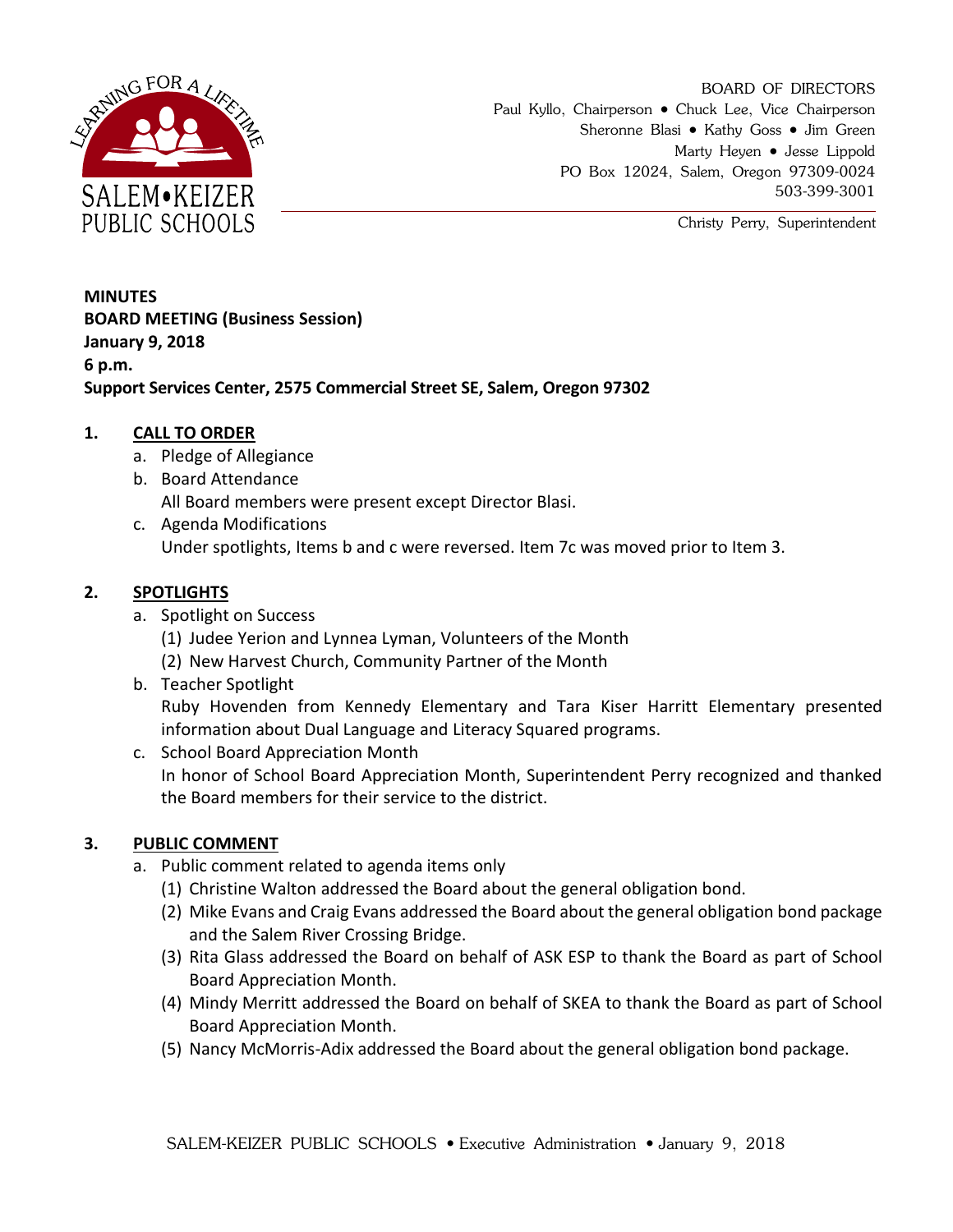# **4. ACTION ITEMS**

a. Approval of May 2018 General Obligation Bond Package

Director Heyen moved and Director Lippold seconded to adopt the Preferred Recommendation for the Final Bond Package. The motion passed unanimously.

## **5. CONSENT CALENDAR**

- a. Appropriation of Grant Budgets
- b. Personnel Actions

Director Lee moved and Director Green seconded to approve the Consent Calendar. The motion passed unanimously.

## **6. READINGS**

a. Resolution No. 201718-3: Calling a Measure Election to Submit to the Electors of the District the Question of Contracting General Obligation Bonded Indebtedness in an Aggregate Principal Amount Not to Exceed \$619,700,000 to Finance Capital Costs; and Related Matters. Chief Operations Officer Mike Wolfe reviewed the resolution, summarizing the resolution statements.

## **7. REPORTS**

- a. Monitoring Report: Executive Limitation 7 Budgeting/Financial Planning Superintendent Perry presented the EL-7 Report, noting we have completed the 2016-17 audit, explaining that we are working on suggestions from the auditors. The Board accepted the report.
- b. Monitoring Report: Strategic Plan 1 Implement Focused K-5 Literacy Instruction Emphasizing English Language Development and Targeted Biliteracy in Spanish Assistant Superintendent Kelly Carlisle presented the Strategic Plan 1 report. He updated the Board regarding new K-5 English language development and targeted biliteracy in Spanish. He reviewed and explained data tables related to SP-1 information. The Board asked clarifying questions, with Mr. Carlisle addressed.
- c. Head Start Report

Stephanie Whetzel presented the Head Start report, and thanked and recognized Head Start parents and families who were present at the Board meeting. Ms. Whetzel highlighted partnerships with community entities and the value of those partnerships. Ms. Whetzel introduced Angelica Wessels who shared how positive her experience has been with Head Start.

#### **8. INFORMATION**

a. Board & Budget Committee Calendar

#### **9. PUBLIC COMMENT**

a. Public comment related to non-agenda items only (1) April DeFoor addressed the Board about safe schools.